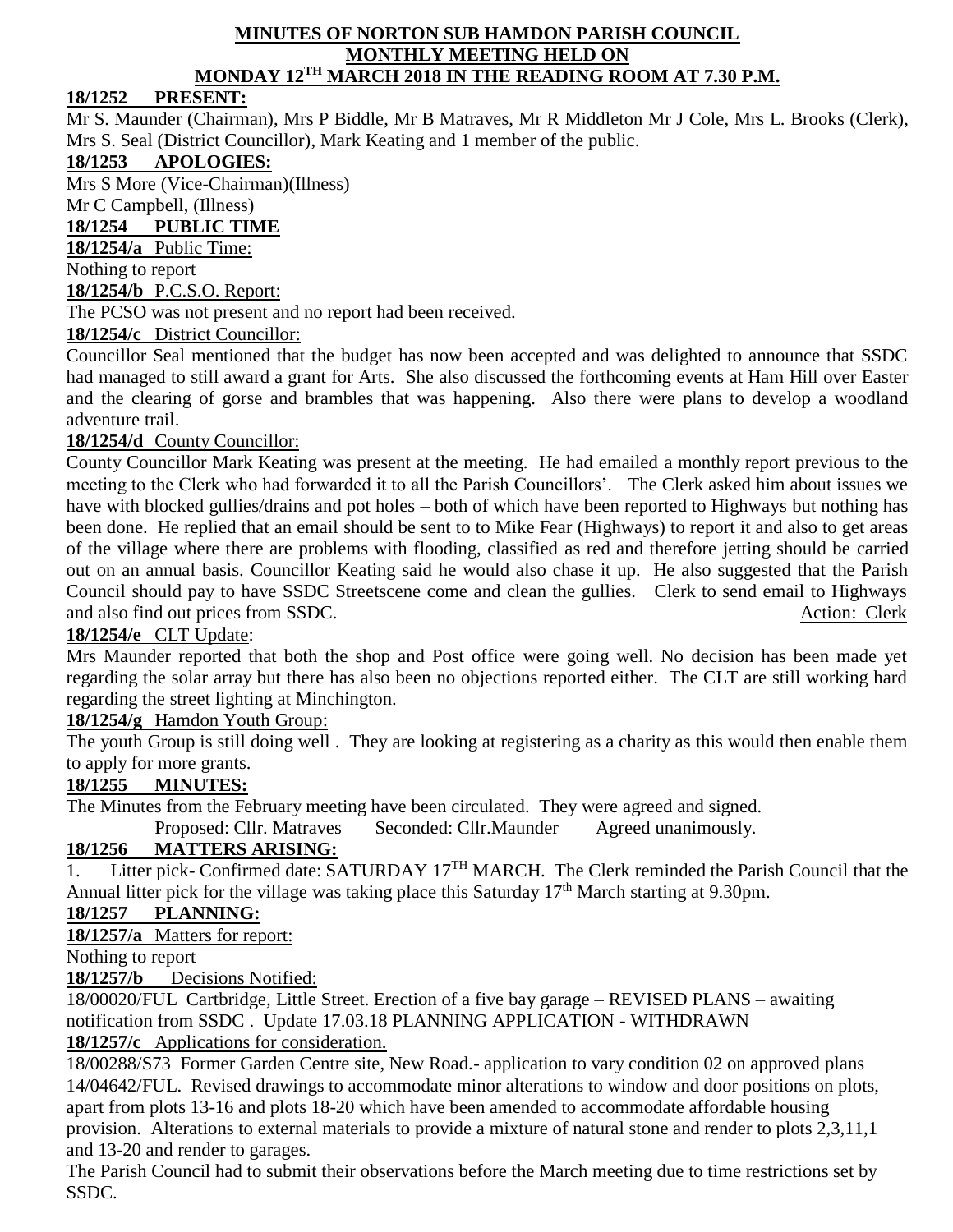The following was sent to SSDC:-

Due to this application missing the February Parish Council meeting, the Parish Councillors have only seen this application individually and therefore it has not been discussed publicly.

Firstly, I need to confirm - Nobody has any problems with the small change to the layout of the site and the breakdown of the affordable element.

However, the following points have been made:

This is a traditional hamstone village. One of the original stipulations that the Parish Council asked for was that the development should be in natural stone. It is important that this development fits into it. Now there seems to be a fair amount of render being requested.

It is felt by some Parish Councillors that this will cheapen the look of the development.

It is important that the render should not be visible to the road or Ham Hill and should be kept to a minimum. The Parish Council would like to request a coloured render like K-rend be used. This is due to it requiring little maintenance. If these houses are to be affordable homes, then residents will not have the income to do maintenance on cheap render. The cost of painting normal render is expensive and could easily be neglected.

We would request that the colour of the Krend be of a 'hamstone' colour rather than the off white, as shown on the plan please.

Although no Parish Councillor has actually objected to the white UPVC windows and doors, a lot were not keen on this proposed change - again, some feel this would cheapen the site.

All the Parish Councillors want to reiterate that there should be no parking allowed on the New Road frontage of this site - this is a fast road with parking already present from the existing houses. It is also right by the entrance to the school and therefore a very busy road.

THE PARISH COUNCIL HAVE ASKED FOR A SITE MEETING WITH THE DEVELOPER AND PLANNING OFFICER TO DISCUSS THEIR CONCERNS REGARDING THE PROPOSED CHANGES 18/00610/FUL Keepers Cottage, Little Norton – Erection of an oil fuel tank. The Parish Council had no objections to this application.

18/00529/FUL Willow Barn, Higher Street – Insertion of 3 windows to ground floor rooms. The Parish Council had no objections to this application.

### **18/1258 FINANCE:**

**18/1258/a** Matters for report:

Nothing to report

**18/1258/b** Matters for resolution

Keys for the village hall: The Clerk will become a key holder for the village hall. Therefore, a new set of keys need to be cut. Some of these keys are security keys are costly. The Parish Council agreed to a maximum spend of £120.00 for this.

|               | Proposed: Cllr. Biddle<br>Seconded: Cllr. Maunder |                                     | Agreed unanimously. |  |                      |
|---------------|---------------------------------------------------|-------------------------------------|---------------------|--|----------------------|
|               | 18/1258/c Cheques Payable                         |                                     |                     |  |                      |
| Louise Brooks |                                                   | Salary & Allowances – February 2018 |                     |  | £ 320.70 chg no:1356 |
|               |                                                   |                                     |                     |  |                      |

Proposed: Cllr. Matraves Seconded: Cllr. Biddle Agreed unanimously.

# **18/1259 VILLAGE HALL:**

The pot holes are still waiting to be filled. This should happen within the next week.

# **18/1259 RECREATION GROUND:**

- 1. New trees Planted the clerk reported that the two new Oak trees and 2 horse chestnut trees had now been planted.
- 2. Essential Tree Work/Maintenance to 5 limes, 1 horse chestnut, 1 beech, 1 birch and 1 field maple and the removal of a mature Ash tree due to disease.

The Clerk and Councillor Campbell had a site meeting with arboriculture Jon Brown. Councillor Campbell discussed the ash tree needing to be removed due to disease. Also, 5 lime trees, 1 horse chestnut, 1 beech, 1 birch and 1 field maple need shaping and crown lifting as the low branches are at a dangerous eye level for children – safety risk. The Clerk received two quotes for the work. JC Brown £1425.00 and Arborocare £ 1650.00.